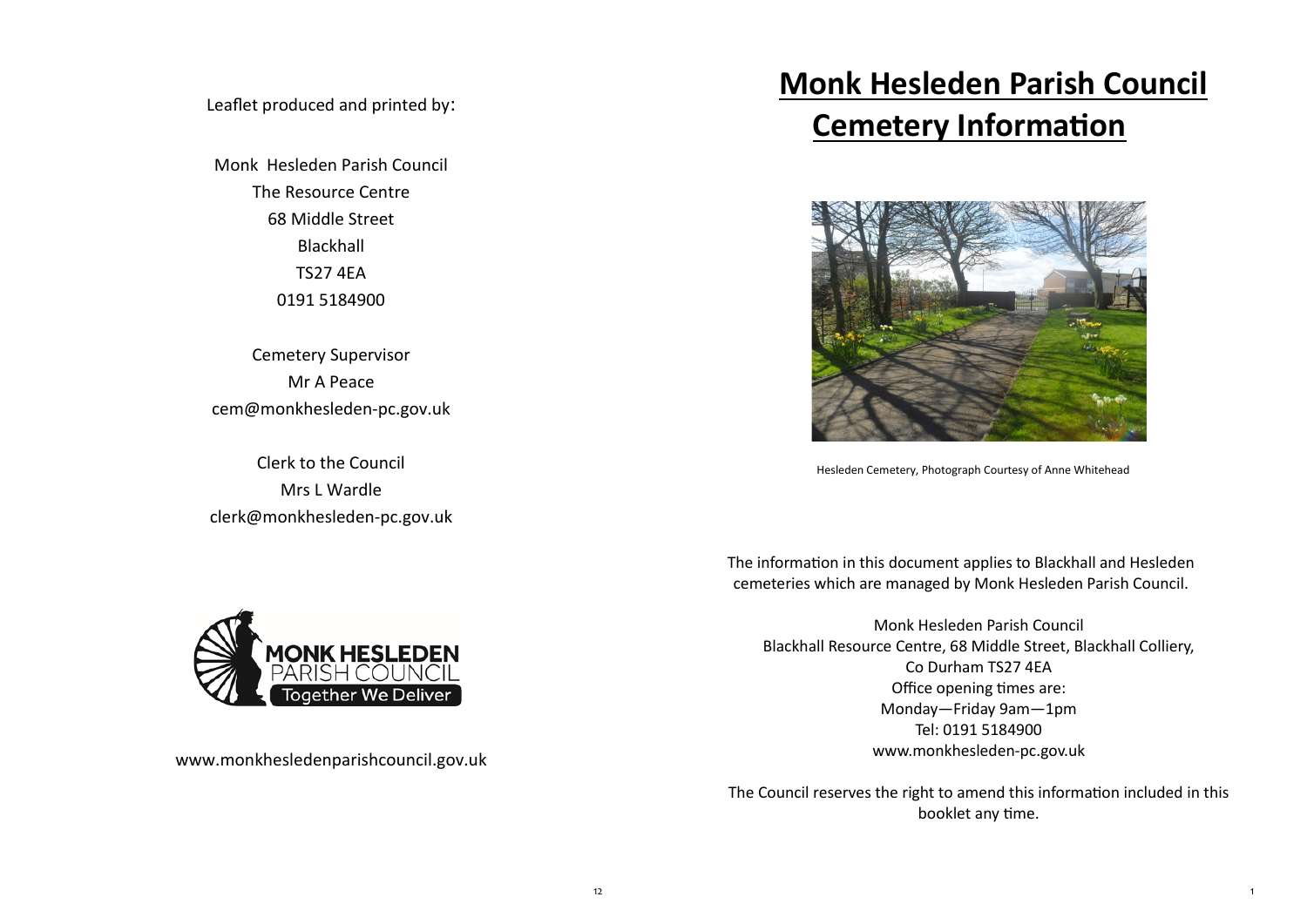## General cemetery regulations

Cemetery Grounds will be opened to the public from 8.30 am until dusk. The Council may temporarily close the whole or any part of the Cemetery grounds as often as, in the opinion of the Council, such closure is necessary.

## Conduct in the Cemetery

No vehicles shall be allowed in the cemetery, excepting for funeral directors, contractors, stonemasons.

Vehicular disabled access will be given subject to reasonable request.

Not to obstruct or interfere with employees of the Council in the execution of their duties or to interfere with any burial taking place in a cemetery.

Not to wilfully create any disturbance in the cemetery or behave in a way that may be a nuisance to others.

Not to enter or remain in a cemetery after it has closed to the public. No person is permitted to be in the cemetery outside of opening hours.

Not to pull or cut shrubs or flowers growing within the cemetery or to interfere with any grave or memorial.

Not to be under the influence of alcohol or illegal drugs. Not to play games or sports in a cemetery.

To keep to footpaths and driveways and generally to respect the cemetery at all times.

To keep dogs on a leash at all times, visitors in control of the dog must remove any dog waste from the cemetery, with the exception of a guide dog accompanying a blind person.

Not to bury pets or scatter ashes of pets in the cemetery.

Not to offer Council employees any gifts or gratuity.

To ensure children under the age of 14 years are accompanied by a responsible adult whilst in the cemetery.

#### Memorial Benches

The Council will accept the donation of memorial bench; however, the type and quality of the bench must be approved. Siting of benches is restricted to certain locations within the cemetery and is at the discretion of the Parish Council.

Any enquiries regarding the donation of a memorial bench should be made direct to the Parish Council.

## **Fees from 1st April 2022**

| <b>Service</b>                       | <b>Resident</b>  | <b>Non-Resident</b> |
|--------------------------------------|------------------|---------------------|
| <b>Exclusive Rights of Burial</b>    |                  |                     |
| Single plot                          | £200 max 2 plots | £1000 max 1 plot    |
| Cremated remains plot                | £150 max 2 plots | £800 max 1 plot     |
| <b>Interment</b>                     |                  |                     |
| Under 18 years                       | £0               | £0                  |
| Adult Burial (Graveside service fee) | £200/£220        | £800/£820           |
| <b>Cremated remains</b>              | £100             | £200                |
| <b>Memorials</b>                     |                  |                     |
| Headstone                            | £90              | £120                |
| Plaque/Vase                          | £70              | £100                |
| Additional inscription               | £30              | £30                 |
| <b>Transfer of Deed</b>              | £30              | £30                 |
| Cemetery Search/copy deed            | £10              | £10                 |

Monk Hesleden Parish Council adheres to theSocial Fund (Children's Funeral Fund for England) Regulations 2019 S 1064 which came into effect on  $1<sup>st</sup>$  July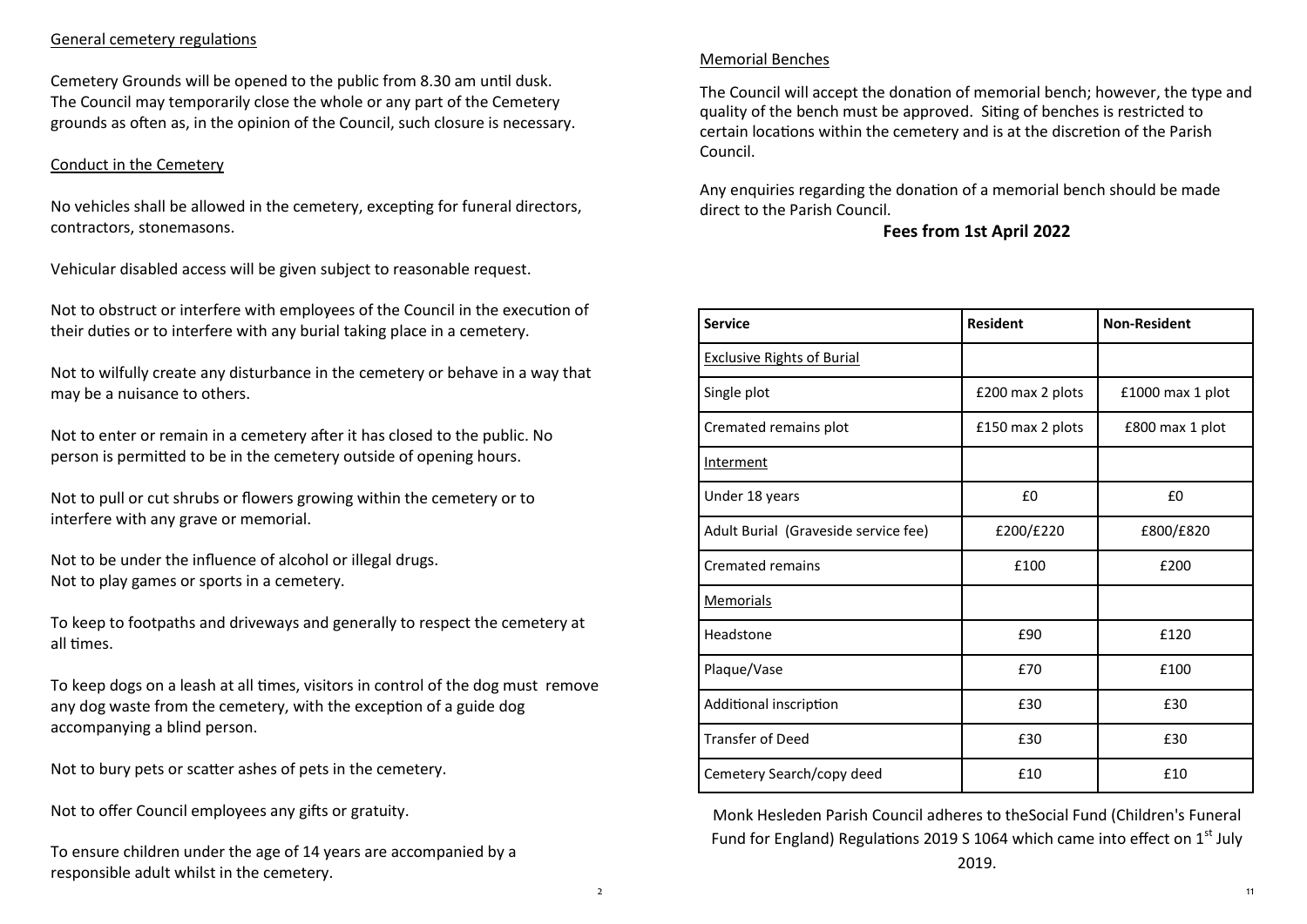- Carry out the necessary repairs to the memorial and may recover the cost thereof from the owner
- Remove and store the memorial or,
- Dismantle the memorial, lay the headstone flush with the ground or
- Remove and dispose of the memorial, if it is beyond repair

Memorials are surveyed for safety regularly, if a memorial is found to be in a dangerous condition, it will be made safe immediately. The cost of this work may be charged to the owner of the grave, who in any case will be contacted if possible.

# Cemetery Records

Plans of the Cemetery showing the various sections and individual grave spaces, together with the Burial Registers are available for inspection by contacting the Parish Council office. There is no charge for this service.

## Grave Searches

Monk Hesleden Parish Council maintain the statutory burial records for both cemeteries, and receive many enquiries from members of the public wishing to locate the place of burial of their relatives.

If you wish to locate a member of your family, please contact the Parish Council on telephone number 0191 5184900 or via website www.monkhesleden-pc.gov.uk

The information required to conduct the search includes:

- · The full name of the deceased
- · The approximate month/year that the person died
- · Any further details that can be supplied to assist with the search

A fee of £10 is charged for each year searched.

## Exclusive Rights of Burial - Registration & Transfer

## **Please note this section contains important information: please read it carefully.**

An Exclusive Rights of Burial is where someone purchases the rights to a particular grave plot.

The right of burial is given for 99 years and is in the form of a deed, it is for the plot, not the land itself, ownership of which remains with the Council.

When the registered owner of the Exclusive Rights Of Burial dies, the person organising the burial must provide satisfactory proof of title, usually a copy of the deed that was issued when the right of burial was purchased. At the time of arranging the funeral of the current deed holder, it is recommended that the deed is transferred to another family member to assist with the smooth organisation of future burials.

It is also important to inform the Council of any change of address so that the owner can be contacted about any problems, such as damage to a memorial or when the Exclusive Rights of Burial is due for renewal.

If no burial takes place during the purchased period (99 years) and the Council has not received a request for renewal from the owner, the Council may grant a renewed right of burial to another person. Every reasonable effort will be made to notify the previous owner of the right, or his personal representative, and give the option of renewal first.

The owner of the Exclusive Rights of Burial can also give up their right to the Council before the 99 years expires.

You may transfer your right of burial with the approval of the Council; this will/may incur a transfer fee. You will need to prove to the Council that you are the owner of the right and the Council will not permit the purchase of a grave by a resident to be transferred to a non-resident in order to avoid the additional fee charged.

If you inherit an Exclusive Rights of Burial you must contact the Council to arrange the transfer, this will incur a transfer fee.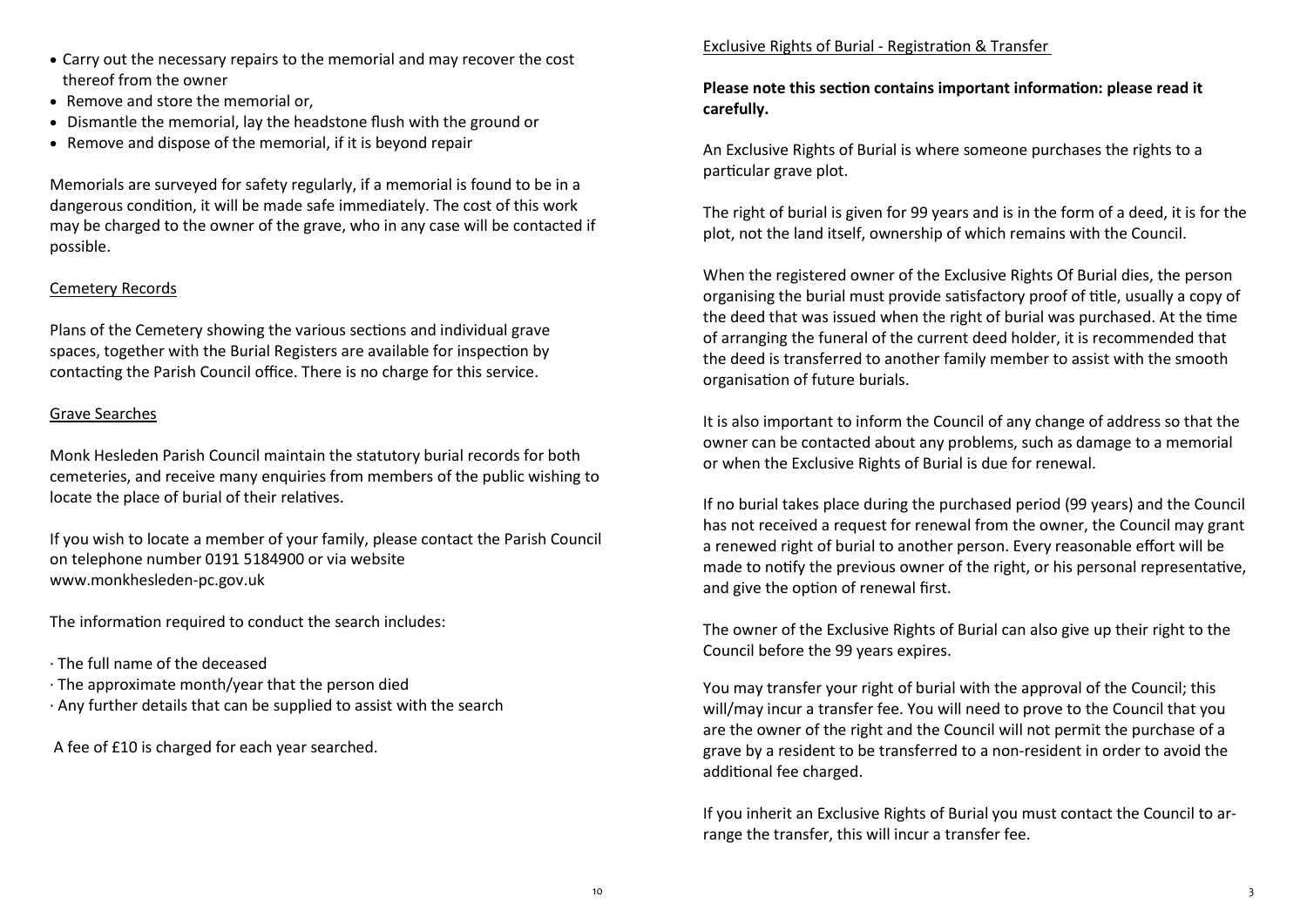Graves are sold in rotation and allocation is at the discretion of the Cemetery Officer and limited to a row in which the graves are currently being prepared.

A maximum of two graves may be purchased, the Council, will in exception circumstances, consider requests which may exceed this limit.

## Fees and Charges

Fees and charges are reviewed annually with an implementation date of revised fees being 1st April each year. Copies of current fees and services are located in appendix 1 and on the Parish Council website www.monkhesleden-pc.gov.uk

## **Residents of the Parish of Monk Hesleden are defined as:**

A person who resides or has resided in the Parish of Monk Hesleden during the previous 12months

A member of the armed forces will be deemed a resident if their permanent address is within the Parish

A person who was a resident and has left for reasons of care will be deemed a resident

The Council reserves the right to require proof of residency for example a Council tax bill or Electoral Roll entry.

All fees and charges must be paid in advance to the Cemetery Officer, except where an agreement is in place with the Council.

## **Selection and purchase of Graves**

There are two types of graves available in the cemeteries:-

## Purchased Grave

A purchased grave is one where the Exclusive Rights of Burial has been bought to allow for the interment of one coffin plus a cremated remains casket or up to three caskets containing cremated remains.

## Vase and Flower Holders

Vases and flower holders may be placed on purchased graves without specific approval subject to the following conditions:

The holder must be placed at the head of the grave so as not to impede grass cutting.

The holder must not be made of glass or pottery.

It must not be affixed to the grave or any memorial thereon.

The holder is placed on the grave at the owners risk and the Council will not be liable in the event of its loss or damage however caused.

Any vase or flower holder not complying with the Council's conditions will be treated as any other memorial for the purposes of the regulations.

The holder is placed on the grave at the owners risk and the Council will not be liable in the vent of its loss or damage however caused.

It is suggested that the grave number is marked on the base of the flower holder so that if it is displaced it can be repositioned on the correct grave.

## Maintaining Memorials

All memorials are the sole responsibility of the owner of the grave or their successor in title. They are responsible for the safety and upkeep of the memorial including any repairs needed caused by vandalism, storm, wind, lightning, cracking or subsidence of footings.

Owners may wish to arrange insurance to cover the cost of any future repairs; a reputable stonemason should be able to provide advice on this matter.

Memorials within the cemeteries are monitored for safety reasons and if a memorial is found to be in a dangerous condition, Monk Hesleden Parish Council will place a warning notice on the memorial for notification.

If the owner of the grave space cannot be traced or repairs are not carried out in a reasonable time, the Council may have to take one of the following courses of action: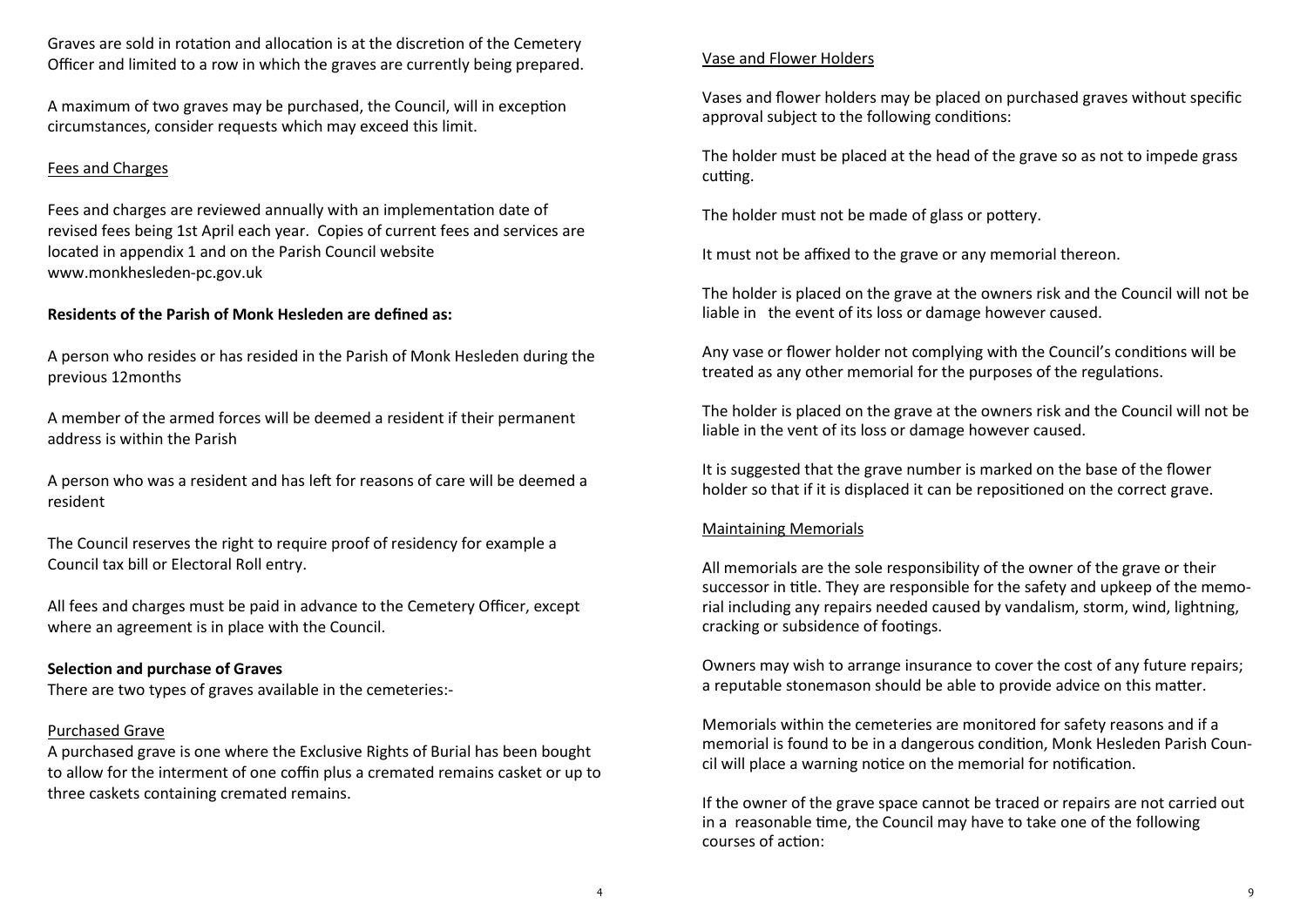Memorial Masons must be properly insured for any undertaking of work in the Cemeteries.

Any memorial erected in contravention of these regulations may be removed and the cost of removal charged to the person who erected it.

## Memorial specifications

All stonemasons carrying out memorial work in the Council's cemeteries must adhere to the code of working practice issued by the National Association of Memorial Masons (NAAMM) or British Register of Accredited Memorial Masons (BRAMM)

Memorials and headstones can be made of:

Natural granite Marble Sandstone Slate Limestone Other materials as approved by the Council's Cemetery Officer

All wooden crosses should be permanent structures, made of oak or teak only, stained, varnished and set in a concrete base by an authorised person.

Memorials must be supported and constructed to the satisfaction of the Cemetery Officer.

No memorial or foundation will be permitted which:

- · Exceeds 3ft 6inches/ 1066mm in height
- · Is less than 3 inches in depth (80mm)
- · Exceeds the width of the grave

All headstones should be dowelled to the foundation slab and be supported on a minimum of 6 inches (150mm) of concrete.

Memorial Plaques must not exceed 12x12 for a single and 12x24 for a double.

The name of the Monumental Mason may be inscribed at the bottom left hand side of the rear of the memorial, together with the grave number

## Cremated Remains Grave

This is a smaller purchased grave which allows the interment of up to two appropriate caskets containing cremated remains.

Cremated remains should not be scattered in the cemetery even if exclusive rights of burial have been granted.

Grave spaces can be purchased by contacting the Cemetery Officer or the Parish Council office, the Council will allow purchases prior to interments.

## Burial Arrangements

A minimum of two complete days' notice (not counting Saturday, Sundays or public holidays) of any proposed interment must be given to the Cemetery Officer in writing on the form prescribed by the Council.

The relevant Registrar's certificate for Burial of the person to be buried must be produced prior to the burial.

## Certificates required :

Coroner's Order of Burial in cases where an inquest has been held. Certificate of Cremation for the interment of cremated remains. Certificate of the Register of Births and Deaths for a still born child. Certificate given by a doctor or midwife for the burial of foetal remains

No interment will be allowed to take place until the relevant certificate has been received.

Interments shall normally take place during the following hours:

| Monday - Friday | 10.30 am - 2.30pm Spring/Summer |
|-----------------|---------------------------------|
|                 | 10.30am - 2.00pm Autumn/Winter  |

Consideration will be given to Saturday interments between the hours of 10.00am to noon. A minimum five working days' notice will be required and Saturday interments will incur additional fees, please see Appendix page 11.

Please note that the Council may not always be in a position to accommodate the requested time or date.